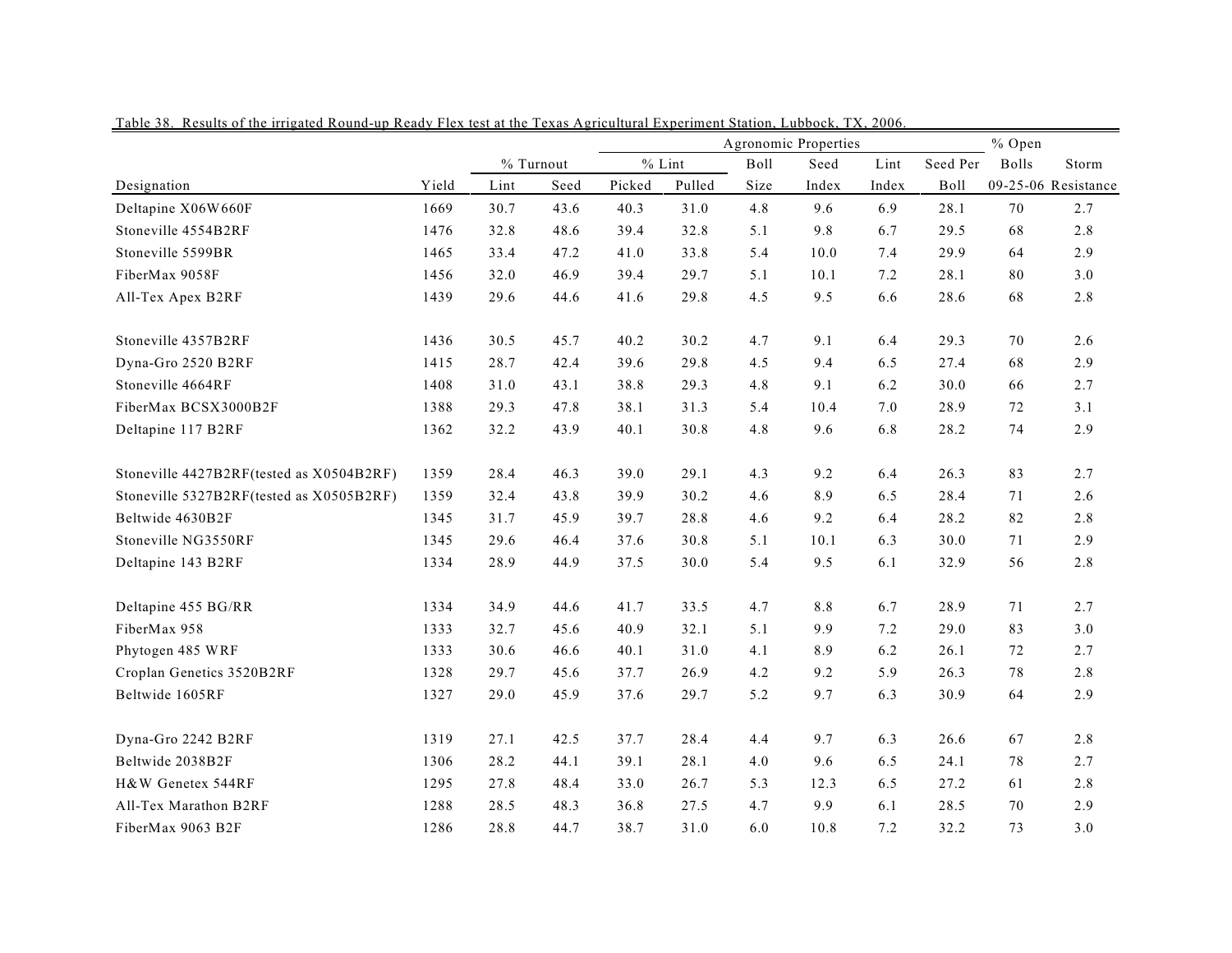| Table 38. Cont.                         |       |      |                   |        |                    |              |                      |               |                  |              |                              |
|-----------------------------------------|-------|------|-------------------|--------|--------------------|--------------|----------------------|---------------|------------------|--------------|------------------------------|
|                                         |       |      |                   |        |                    |              | Agronomic Properties |               |                  | % Open       |                              |
| Designation                             | Yield | Lint | % Turnout<br>Seed | Picked | $%$ Lint<br>Pulled | Boll<br>Size | Seed<br>Index        | Lint<br>Index | Seed Per<br>Boll | <b>Bolls</b> | Storm<br>09-25-06 Resistance |
| Stoneville NG3273B2RF                   | 1274  | 28.4 | 48.6              | 38.8   | 30.4               | 4.8          | 9.5                  | 6.3           | 29.7             | 77           | 2.9                          |
| Stoneville 4700B2RF                     | 1263  | 27.4 | 41.9              | 37.2   | 28.3               | 4.6          | 9.3                  | 6.0           | 28.2             | 69           | 2.7                          |
|                                         | 1258  | 29.6 | 45.1              | 40.9   | 29.9               | 4.7          | 9.8                  | 7.1           | 26.9             | 80           | 2.8                          |
| Dyna-Gro 2100 B2RF                      | 1252  | 27.5 | 40.1              | 38.9   | 30.9               | 5.2          | 9.7                  | 8.3           | 25.2             | 79           | 2.8                          |
| Americot 1532B2RF                       |       |      |                   |        |                    |              |                      |               |                  |              |                              |
| Deltapine 110 RF                        | 1248  | 30.4 | 43.4              | 39.8   | 30.1               | 4.5          | 9.3                  | 6.5           | 27.6             | 84           | 2.7                          |
| FiberMax BCSX2109F                      | 1242  | 31.5 | 42.9              | 41.4   | 30.8               | 4.4          | 9.4                  | 7.0           | 25.8             | 85           | 3.1                          |
| Stoneville NG2448R                      | 1242  | 30.0 | 47.5              | 36.9   | 26.9               | 4.8          | 10.2                 | 6.4           | 27.5             | 87           | 3.1                          |
| Beltwide 3255B2F                        | 1238  | 29.9 | 45.2              | 38.6   | 29.7               | 4.8          | 9.8                  | 6.6           | 28.6             | 74           | 2.8                          |
| FiberMax BCSX2001F                      | 1235  | 30.2 | 43.3              | 39.8   | 29.4               | 4.9          | 10.5                 | 7.3           | 26.7             | 90           | 3.1                          |
| Croplan Genetics 3020B2RF               | 1227  | 27.4 | 42.2              | 38.7   | 29.3               | 4.8          | 9.6                  | 6.4           | 28.9             | 74           | 2.9                          |
| Beltwide xBCG3563B2F                    | 1221  | 26.1 | 47.4              | 37.0   | 27.6               | 5.2          | 9.8                  | 5.7           | 33.3             | 59           | 3.1                          |
| All-Tex 55066 B2/RF                     | 1198  | 27.2 | 43.5              | 38.2   | 29.2               | $4.0\,$      | 9.2                  | 6.2           | 24.7             | 85           | 2.7                          |
| Beltwide xBCG9650B2F                    | 1198  | 27.7 | 50.5              | 33.4   | 26.2               | 5.1          | 11.8                 | 6.2           | 27.4             | 76           | 2.9                          |
| Americot 1521B2RF                       | 1197  | 26.4 | 47.0              | 36.0   | 28.4               | 4.6          | 8.9                  | 5.4           | 30.6             | 70           | 2.8                          |
| Beltwide 4021B2F                        | 1189  | 26.8 | 45.5              | 38.5   | 27.6               | 4.9          | 9.7                  | 6.5           | 29.2             | 78           | $3.0$                        |
| Beltwide 8245B2F                        | 1184  | 28.5 | 47.3              | 37.5   | 30.3               | 5.3          | 10.3                 | 6.5           | 30.9             | 72           | 3.0                          |
| All-Tex Summit B2RF                     | 1180  | 29.7 | 46.4              | 38.8   | 30.7               | 4.7          | 9.7                  | 6.5           | 27.9             | 77           | 2.7                          |
| Phytogen 425 RF                         | 1173  | 28.0 | 37.7              | 38.1   | 29.2               | 3.7          | 9.3                  | 6.1           | 22.9             | 89           | 2.7                          |
| Stoneville NG1572RF (tested as X0501RF) | 1170  | 30.3 | 47.3              | 39.5   | 28.6               | 4.1          | 9.1                  | 6.2           | 26.2             | 83           | 3.2                          |
| Americot 1504B2RF                       | 1152  | 27.9 | 44.2              | 38.4   | 26.1               | 4.1          | 9.4                  | 6.5           | 24.0             | 80           | 2.8                          |
| Beltwide xBCG3552B2F                    | 1146  | 29.9 | 46.0              | 36.2   | 29.1               | 5.5          | 10.1                 | 6.1           | 32.7             | 64           | 3.1                          |
| All-Tex 45039 B2/RF                     | 1143  | 28.9 | 47.9              | 39.8   | 29.1               | 4.8          | 10.4                 | 6.5           | 29.1             | 77           | 3.1                          |
| AFD 5065B2F                             | 1141  | 29.2 | 49.2              | 37.7   | 29.1               | 4.4          | 9.8                  | 5.9           | 27.8             | 80           | 3.1                          |
| All-Tex Atlas                           | 1141  | 28.7 | 50.3              | 35.5   | 24.8               | 4.4          | 10.2                 | 6.0           | 26.3             | 82           | 3.0                          |
| All-Tex Titan B2RF                      | 1127  | 28.4 | 46.4              | 37.4   | 27.0               | 4.6          | 9.7                  | 6.2           | 27.5             | 91           | 2.6                          |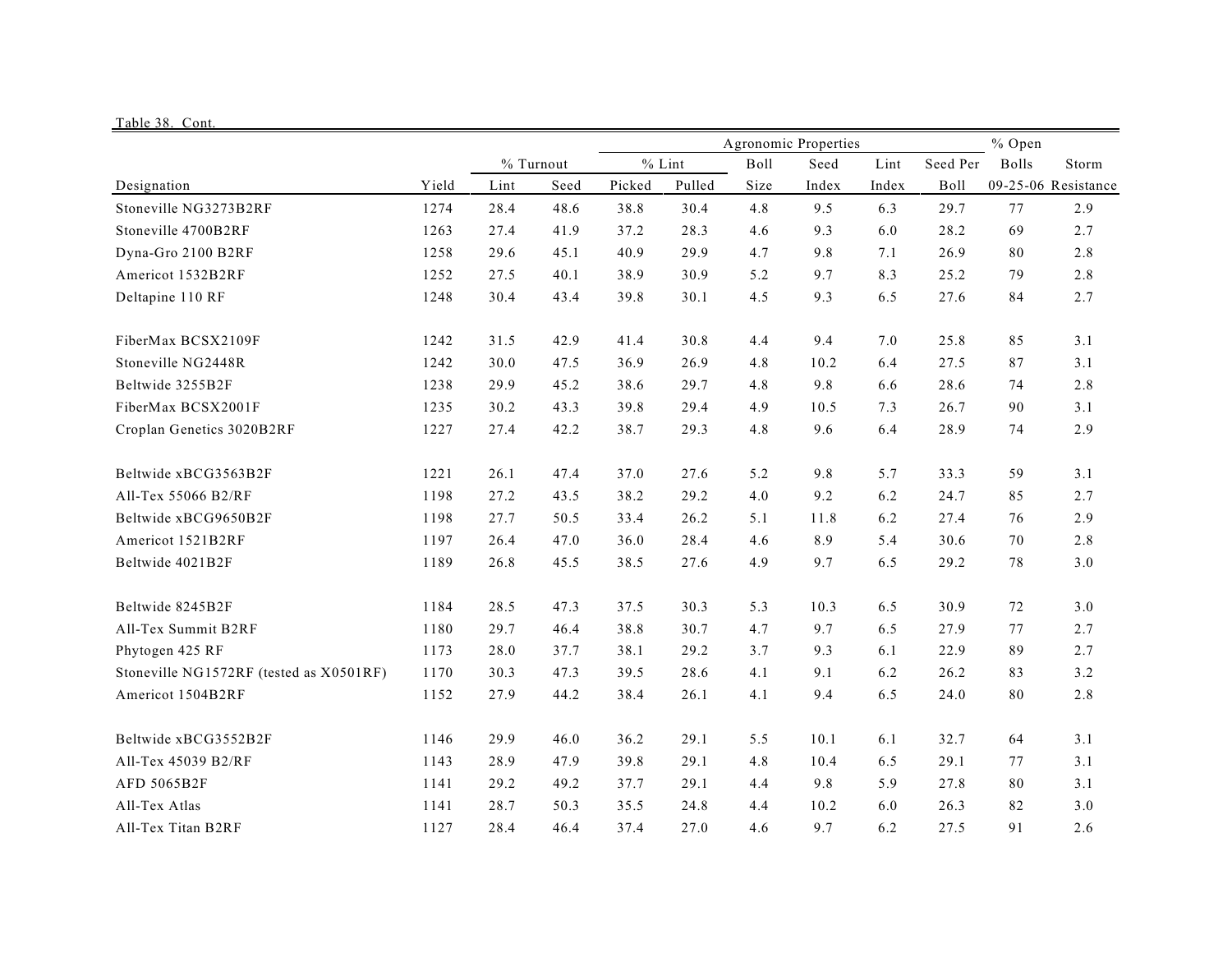## Table 38. Cont.

|                                       |       |      |           |        |          | Agronomic Properties | % Open |       |          |       |                     |
|---------------------------------------|-------|------|-----------|--------|----------|----------------------|--------|-------|----------|-------|---------------------|
|                                       |       |      | % Turnout |        | $%$ Lint | <b>Boll</b>          | Seed   | Lint  | Seed Per | Bolls | Storm               |
| Designation                           | Yield | Lint | Seed      | Picked | Pulled   | Size                 | Index  | Index | Boll     |       | 09-25-06 Resistance |
| H&W Genetex 540RF                     | 1126  | 29.1 | 47.3      | 38.4   | 27.9     | 5.7                  | 11.0   | 7.2   | 30.1     | 78    | 2.9                 |
| Deltapine 121RF (tested as X06W660F)  | 1120  | 31.7 | 43.4      | 42.3   | 32.8     | 4.7                  | 9.0    | 7.0   | 28.6     | 73    | 2.7                 |
| H&W Genetex 551RF                     | 1113  | 29.5 | 49.4      | 38.1   | 27.9     | 4.9                  | 10.4   | 6.7   | 28.1     | 78    | 2.8                 |
| Beltwide xBCG8210B2F                  | 1111  | 29.7 | 48.7      | 39.7   | 30.2     | 4.9                  | 10.4   | 6.8   | 28.3     | 76    | 3.1                 |
| Deltapine 147 RF                      | 1111  | 30.7 | 45.2      | 39.9   | 34.1     | 4.5                  | 8.5    | 6.1   | 29.6     | 81    | 2.7                 |
| Americot 1622B2RF                     | 1109  | 26.9 | 44.4      | 35.6   | 27.0     | 4.6                  | 9.5    | 5.7   | 28.1     | 76    | 2.7                 |
| H&W Genetex 553RF                     | 1109  | 26.2 | 48.4      | 33.6   | 24.7     | 6.1                  | 12.6   | 6.8   | 30.4     | 63    | 2.7                 |
| All-Tex 45015 RF                      | 1102  | 30.0 | 54.1      | 37.2   | 29.6     | 5.4                  | 10.3   | 6.5   | 30.5     | 79    | 3.0                 |
| Beltwide 1505RF                       | 1078  | 28.5 | 47.9      | 37.9   | 29.4     | 5.5                  | 10.5   | 6.8   | 30.5     | 71    | 3.0                 |
| H&W Genetex 538RF                     | 1077  | 29.0 | 49.3      | 35.1   | 25.5     | 5.0                  | 11.9   | 6.9   | 25.4     | 73    | 2.9                 |
| Beltwide 9775B2F                      | 1073  | 26.4 | 43.9      | 36.8   | 28.0     | 4.5                  | 9.3    | 5.8   | 28.2     | 85    | 2.6                 |
| Croplan Genetics 4020B2RF             | 1056  | 28.0 | 43.8      | 40.9   | 30.6     | 4.2                  | 9.1    | 6.6   | 26.1     | 83    | 2.9                 |
| Beltwide 6896B2F                      | 1054  | 28.7 | 47.9      | 39.6   | 33.1     | 4.5                  | 8.7    | 5.9   | 29.9     | 87    | 2.8                 |
| H&W Genetex 545RF                     | 1044  | 26.7 | 47.2      | 35.8   | 28.8     | 5.5                  | 11.8   | 6.9   | 28.6     | 56    | 2.8                 |
| Beltwide xBCG2720B2F                  | 1039  | 29.2 | 47.1      | 37.7   | 29.8     | 5.2                  | 9.9    | 6.4   | 30.2     | 65    | 2.9                 |
| H&W Genetex 548RF                     | 1038  | 26.7 | 51.6      | 31.7   | 23.5     | 5.2                  | 12.8   | 6.2   | 26.5     | 70    | 2.7                 |
| Beltwide xBCG1830B2F                  | 1033  | 28.3 | 47.5      | 36.4   | 27.2     | 4.5                  | 10.2   | 6.1   | 26.5     | 63    | 2.9                 |
| Beltwide xBCG3220B2F                  | 1025  | 26.8 | 44.0      | 37.0   | 27.7     | 4.8                  | 10.2   | 6.6   | 27.0     | 85    | 2.8                 |
| H&W Genetex 558RF                     | 1006  | 27.2 | 44.6      | 38.9   | 28.4     | 6.1                  | 11.9   | 8.0   | 29.7     | 66    | 2.8                 |
| Beltwide xBCG6950B2F                  | 993   | 29.7 | 47.8      | 37.2   | 26.4     | 4.6                  | 9.9    | 6.1   | 28.0     | 72    | 2.6                 |
| H&W Genetex 557RF                     | 950   | 27.4 | 45.0      | 37.2   | 28.5     | 5.8                  | 11.7   | 7.3   | 29.5     | 77    | 2.9                 |
| H&W Genetex 542RF                     | 910   | 24.5 | 47.1      | 35.6   | 26.5     | 5.7                  | 12.6   | 7.2   | 28.0     | 64    | 2.9                 |
| Beltwide xBCG4130B2F                  | 909   | 27.3 | 51.1      | 32.7   | 24.6     | 5.0                  | 11.8   | 6.2   | 26.4     | 81    | 3.1                 |
| Beltwide xBCG3001B2F                  | 812   | 31.0 | 48.2      | 38.8   | 30.8     | 4.8                  | 9.9    | 6.3   | 29.3     | 66    | 2.9                 |
| Stoneville 5283RF (tested as X0503RF) | 743   | 32.1 | 44.3      | 38.8   | 27.9     | 4.1                  | 8.6    | 5.9   | 26.5     | 77    | 2.7                 |
| Mean                                  | 1202  | 29.1 | 46.0      | 38.1   | 29.0     | 4.8                  | 10.0   | 6.5   | 28.2     | 74    | 2.8                 |
| $C.V.$ %                              | 20.6  | 5.2  | 5.8       | 3.4    | 5.3      | 8.6                  | 5.0    | 6.5   | 8.6      | 19.1  | 4.1                 |
| LSD 0.05                              | 289   | 2.5  | 4.4       | 2.1    | 2.6      | 0.7                  | 0.8    | 0.7   | 4.1      | 17    | 0.1                 |

۰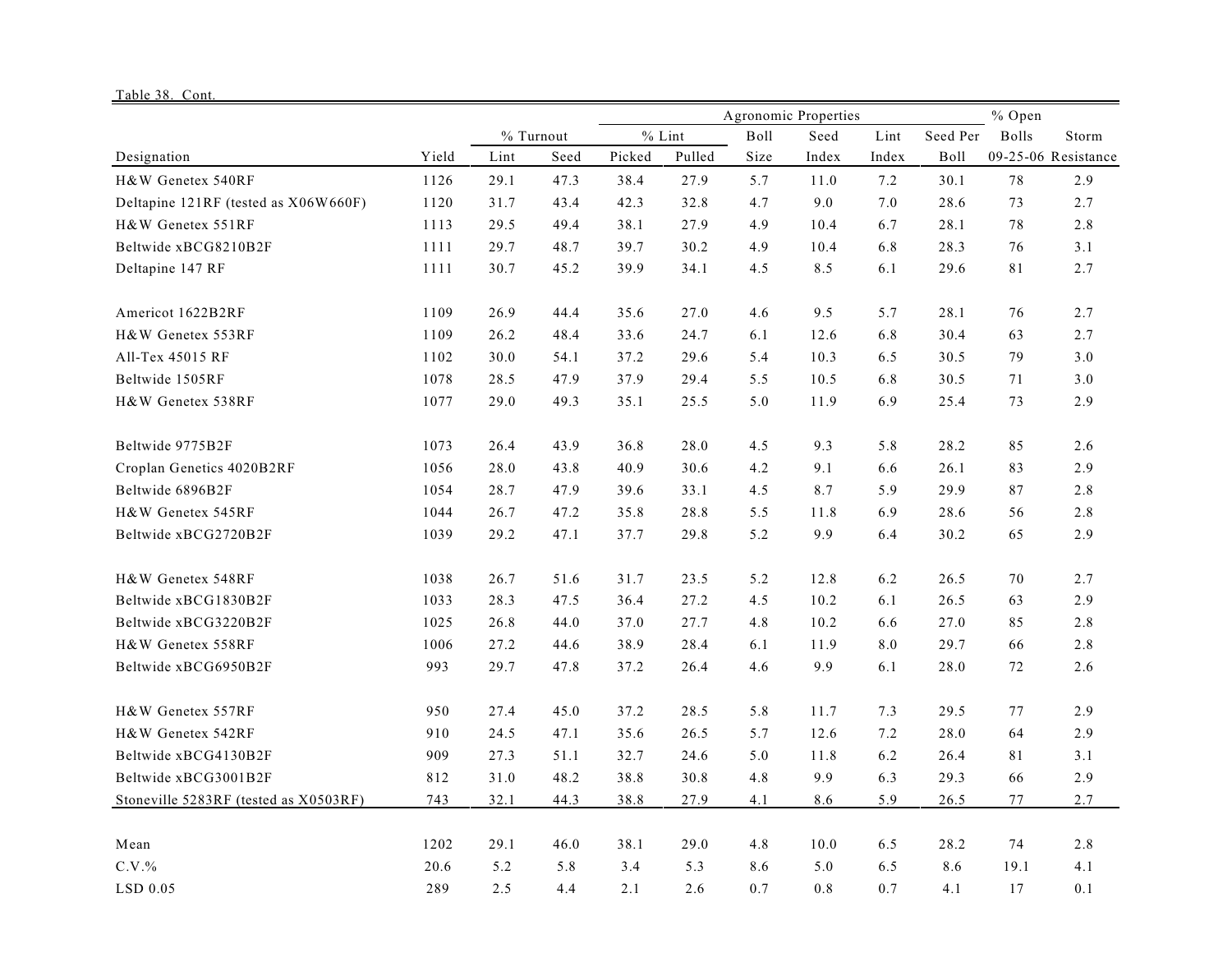|                                          | Micro- |      | Uni- |                         | Elon-  | Leaf           |      |      | Color               | Loan   |        | Gross Loan Value per Acre |
|------------------------------------------|--------|------|------|-------------------------|--------|----------------|------|------|---------------------|--------|--------|---------------------------|
| Designation                              | naire  |      |      | Length formity Strength | gation | Index          | Rd   | $+b$ | Grade <sup>1/</sup> | Value  | \$     | Rank                      |
| Deltapine X06W660F                       | 4.6    | 1.10 | 82.1 | 28.7                    | 7.3    | $\overline{4}$ | 78.3 | 7.8  | $31 - 2$            | 0.5300 | 884.57 | $\mathbf{1}$              |
| Stoneville 4554B2RF                      | 4.5    | 1.14 | 82.4 | 30.3                    | 8.2    | 4              | 78.1 | 8.5  | 21-2,31-2 0.5495    |        | 811.06 | 3                         |
| Stoneville 5599BR                        | 4.2    | 1.06 | 79.4 | 26.2                    | 6.7    | $\overline{4}$ | 77.5 | 8.5  | $31-1,31-3$ 0.5115  |        | 749.35 | 10                        |
| FiberMax 9058F                           | 4.1    | 1.14 | 80.1 | 28.4                    | 5.8    | 3              | 79.7 | 7.4  | 31-1,31-2 0.5670    |        | 825.55 | 2                         |
| All-Tex Apex B2RF                        | 4.3    | 1.16 | 81.5 | 26.1                    | 7.7    | 3              | 78.8 | 8.1  | $31 - 1$            | 0.5623 | 809.15 | $\overline{4}$            |
| Stoneville 4357B2RF                      | 4.1    | 1.13 | 80.7 | 25.9                    | 7.5    | 4              | 78.6 | 8.2  | $31-1$              | 0.5400 | 775.44 | 5                         |
| Dyna-Gro 2520 B2RF                       | 4.3    | 1.12 | 81.1 | 27.3                    | 7.1    | 3              | 78.6 | 8.2  | $31 - 1$            | 0.5443 | 770.18 | 6                         |
| Stoneville 4664RF                        | 4.6    | 1.08 | 81.9 | 28.6                    | 8.5    | 3              | 77.4 | 8.5  | 31-1,31-3 0.5455    |        | 768.06 | $\tau$                    |
| FiberMax BCSX3000B2F                     | 3.9    | 1.15 | 82.1 | 31.3                    | 6.3    | 4              | 79.7 | 7.3  | $31-1,31-2$ 0.5318  |        | 738.14 | 12                        |
| Deltapine 117 B2RF                       | 4.5    | 1.07 | 81.2 | 31.0                    | 7.1    | 5              | 75.5 | 7.5  | $41 - 1$            | 0.4985 | 678.96 | 28                        |
| Stoneville 4427B2RF(tested as X0504B2RF) | 4.5    | 1.12 | 81.8 | 29.2                    | 6.2    | 4              | 76.8 | 7.9  | $31 - 2$            | 0.5255 | 714.15 | 18                        |
| Stoneville 5327B2RF(tested as X0505B2RF) | 4.5    | 1.11 | 82.9 | 31.0                    | 7.4    | 3              | 77.6 | 8.2  | $31 - 1, 31 - 2$    | 0.5625 | 764.44 | $\mathbf{9}$              |
| Beltwide 4630B2F                         | 4.5    | 1.13 | 82.3 | 27.4                    | 7.0    | 3              | 79.1 | 8.0  | $31 - 1$            | 0.5693 | 765.71 | 8                         |
| Stoneville NG3550RF                      | 4.5    | 1.07 | 81.2 | 29.2                    | 7.2    | 4              | 76.9 | 8.3  | 31-2,31-4 0.5353    |        | 719.98 | 14                        |
| Deltapine 143 B2RF                       | 3.8    | 1.15 | 80.0 | 28.2                    | 6.9    | 4              | 78.0 | 7.9  | 31-1,31-2 0.5270    |        | 703.02 | 23                        |
| Deltapine 455 BG/RR                      | 4.4    | 1.07 | 80.6 | 30.2                    | 6.9    | 3              | 78.2 | 8.7  | $21 - 2, 31 - 1$    | 0.5363 | 715.42 | 17                        |
| FiberMax 958                             | 4.4    | 1.12 | 81.7 | 31.5                    | 5.9    | 3              | 79.8 | 7.6  | $31 - 1$            | 0.5615 | 748.48 | 11                        |
| Phytogen 485 WRF                         | 4.7    | 1.09 | 83.0 | 30.0                    | 8.0    | 4              | 74.5 | 7.9  | $41 - 1$            | 0.5310 | 707.82 | 21                        |
| Croplan Genetics 3520B2RF                | 4.3    | 1.15 | 82.4 | 27.7                    | 7.8    | $\overline{4}$ | 77.0 | 7.8  | $31 - 2, 41 - 1$    | 0.5520 | 733.06 | 13                        |
| Beltwide 1605RF                          | 3.7    | 1.16 | 81.1 | 32.7                    | 6.0    | 5              | 78.4 | 6.9  | $41 - 1$            | 0.4908 | 651.29 | 38                        |
| Dyna-Gro 2242 B2RF                       | 3.9    | 1.13 | 81.3 | 27.4                    | 7.4    | $\overline{4}$ | 77.3 | 8.3  | 21-2,41-1 0.5335    |        | 703.69 | 22                        |
| Beltwide 2038B2F                         | 4.2    | 1.14 | 82.9 | 27.8                    | 7.9    | 4              | 77.3 | 8.0  | 31-1,31-2 0.5478    |        | 715.43 | 16                        |
| H&W Genetex 544RF                        | 4.5    | 1.12 | 81.6 | 31.2                    | 6.2    | $\overline{4}$ | 77.8 | 8.0  | $31 - 2$            | 0.5350 | 692.82 | 26                        |
| All-Tex Marathon B2RF                    | 3.8    | 1.11 | 79.9 | 27.1                    | 7.4    | 4              | 79.8 | 7.5  | $31 - 1$            | 0.5238 | 674.65 | 31                        |
| FiberMax 9063 B2F<br>Table 38A. Cont.    | 4.3    | 1.15 | 81.1 | 29.7                    | 6.4    | 3              | 79.7 | 7.7  | $31 - 1$            | 0.5568 | 716.04 | 15                        |

Table 38A. Results of the irrigated Roundup Ready Flex test at the Texas Agricultural Experiment Station, Lubbock, TX, 2006.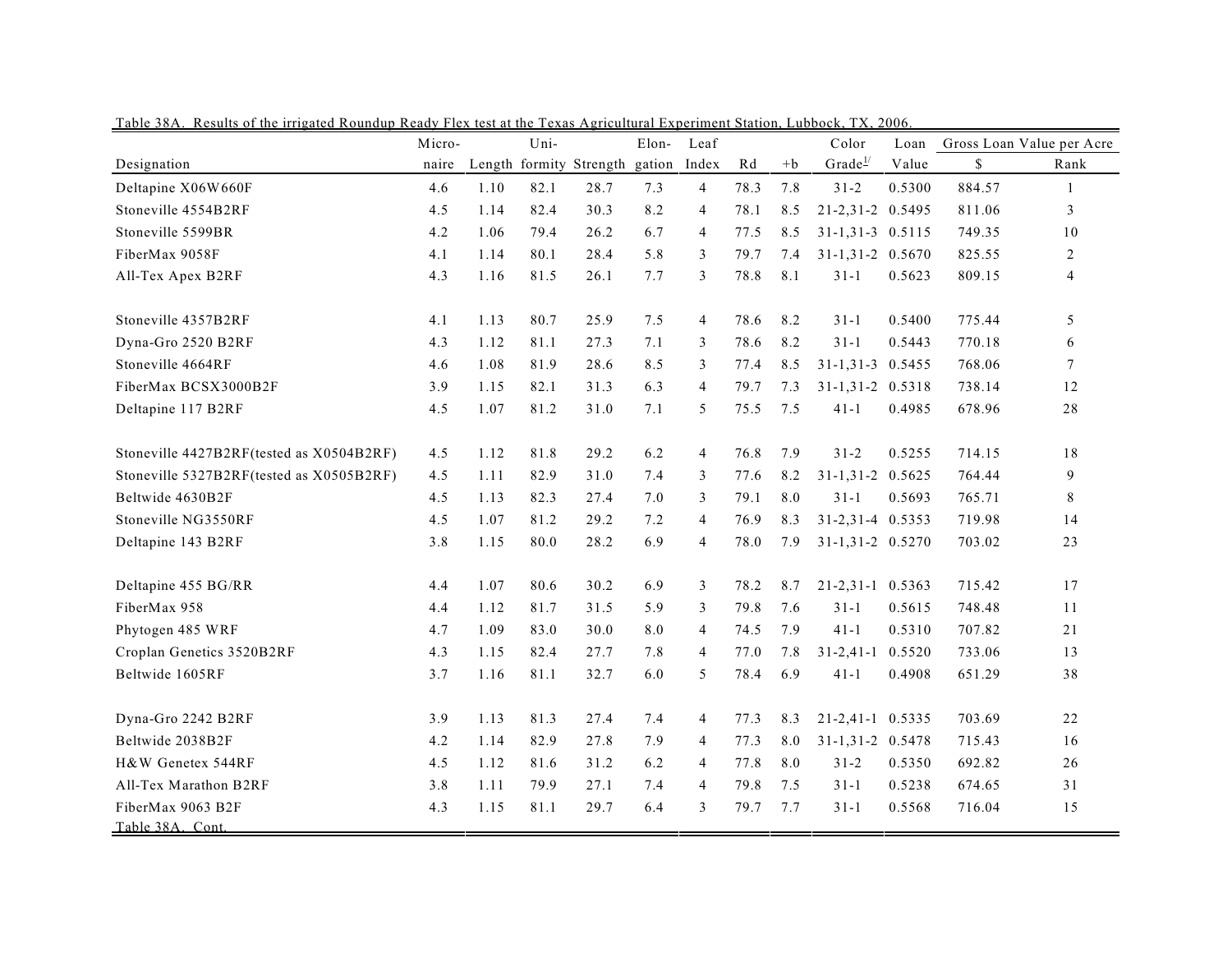|                                         | Micro- |      | Uni- |                         | Elon-  | Leaf           |      |      | Color               | Loan   |        | Gross Loan Value per Acre |
|-----------------------------------------|--------|------|------|-------------------------|--------|----------------|------|------|---------------------|--------|--------|---------------------------|
| Designation                             | naire  |      |      | Length formity Strength | gation | Index          | Rd   | $+b$ | Grade <sup>1/</sup> | Value  | \$     | Rank                      |
| Stoneville NG3273B2RF                   | 3.9    | 1.13 | 81.1 | 26.3                    | 7.5    | $\overline{4}$ | 80.5 | 7.6  | $31-1$              | 0.5568 | 709.36 | 20                        |
| Stoneville 4700B2RF                     | 4.4    | 1.12 | 81.7 | 27.1                    | 7.7    | 4              | 77.6 | 8.1  | $31-1,31-2$ 0.5505  |        | 695.28 | 24                        |
| Dyna-Gro 2100 B2RF                      | 4.3    | 1.09 | 81.9 | 27.1                    | 7.5    | $\overline{4}$ | 78.7 | 8.2  | $31-1$              | 0.5393 | 678.44 | 29                        |
| Americot 1532B2RF                       | 4.2    | 1.14 | 81.4 | 27.4                    | 7.2    | 3              | 78.6 | 7.9  | 31-1,31-2 0.5670    |        | 709.88 | 19                        |
| Deltapine 110 RF                        | 4.5    | 1.11 | 82.4 | 34.0                    | 8.1    | $\overline{4}$ | 75.9 | 8.0  | $41 - 1$            | 0.5333 | 665.56 | 32                        |
| FiberMax BCSX2109F                      | 4.2    | 1.14 | 80.9 | 29.4                    | 5.9    | $\overline{4}$ | 77.5 | 7.1  | $41 - 1$            | 0.5263 | 653.66 | 37                        |
| Stoneville NG2448R                      | 4.5    | 1.07 | 82.7 | 32.5                    | 7.1    | 3              | 77.8 | 8.3  | 31-1,31-2 0.5305    |        | 658.88 | 35                        |
| Beltwide 3255B2F                        | 4.2    | 1.10 | 81.9 | 27.1                    | 7.2    | 3              | 79.4 | 8.1  | 21-2,31-1 0.5595    |        | 692.66 | 27                        |
| FiberMax BCSX2001F                      | 4.2    | 1.15 | 81.3 | 31.4                    | 6.1    | $\overline{4}$ | 79.3 | 7.2  | 31-1,31-2 0.5613    |        | 693.21 | 25                        |
| Croplan Genetics 3020B2RF               | 4.1    | 1.08 | 81.4 | 26.8                    | 7.8    | 3              | 79.5 | 8.2  | 21-2,31-1 0.5405    |        | 663.19 | 33                        |
| Beltwide xBCG3563B2F                    | 3.3    | 1.14 | 81.2 | 30.2                    | 6.6    | 5              | 78.6 | 7.0  | $31-1,41-1$ 0.4968  |        | 606.59 | 53                        |
| All-Tex 55066 B2/RF                     | 4.1    | 1.13 | 81.5 | 26.9                    | 7.8    | $\overline{4}$ | 76.7 | 7.8  | $31-1,41-1$ 0.5230  |        | 626.55 | 45                        |
| Beltwide xBCG9650B2F                    | 3.7    | 1.16 | 82.1 | 28.2                    | 7.4    | 5              | 79.3 | 6.8  | $31 - 2$            | 0.5208 | 623.92 | 47                        |
| Americot 1521B2RF                       | 3.8    | 1.13 | 81.2 | 26.4                    | 7.2    | 3              | 80.2 | 7.4  | $31-1,31-2$ 0.5528  |        | 661.70 | 34                        |
| Beltwide 4021B2F                        | 3.6    | 1.14 | 81.4 | 27.4                    | 7.1    | 3              | 80.3 | 7.8  | 21-2,31-1 0.5538    |        | 658.47 | 36                        |
| Beltwide 8245B2F                        | 3.8    | 1.11 | 81.3 | 28.6                    | 6.6    | $\overline{4}$ | 80.0 | 7.3  | $31 - 2$            | 0.5200 | 615.68 | 50                        |
| All-Tex Summit B2RF                     | 4.2    | 1.12 | 82.7 | 27.9                    | 7.3    | 3              | 79.8 | 8.0  | 21-2,31-1 0.5720    |        | 674.96 | 30                        |
| Phytogen 425 RF                         | 4.5    | 1.10 | 83.1 | 28.5                    | 8.5    | $\overline{4}$ | 76.8 | 8.5  | 31-1,31-2 0.5165    |        | 605.85 | 54                        |
| Stoneville NG1572RF (tested as X0501RF) | 3.7    | 1.09 | 79.9 | 27.4                    | 6.8    | 5              | 77.6 | 7.2  | $41-1$              | 0.4915 | 575.06 | 63                        |
| Americot 1504B2RF                       | 4.1    | 1.10 | 82.7 | 26.7                    | 8.0    | 3              | 78.9 | 8.1  | $31 - 1$            | 0.5478 | 631.07 | 41                        |
| Beltwide xBCG3552B2F                    | 3.8    | 1.15 | 81.1 | 29.7                    | 6.7    | $\overline{4}$ | 79.2 | 7.6  | $31-1,31-2$ 0.5485  |        | 628.58 | 44                        |
| All-Tex 45039 B2/RF                     | 4.2    | 1.06 | 81.1 | 29.3                    | 7.3    | $\overline{4}$ | 78.1 | 7.9  | 31-1,31-2 0.5240    |        | 598.93 | 55                        |
| AFD 5065B2F                             | 4.4    | 1.10 | 82.0 | 29.0                    | 7.8    | 4              | 79.2 | 7.3  | 31-1,31-2 0.5465    |        | 623.56 | 48                        |
| All-Tex Atlas                           | 4.0    | 1.17 | 83.3 | 30.8                    | 7.0    | $\overline{4}$ | 78.8 | 7.8  | $31-1,31-2$ 0.5678  |        | 647.86 | 39                        |
| All-Tex Titan B2RF                      | 4.3    | 1.15 | 82.2 | 28.2                    | 7.3    | $\overline{4}$ | 78.6 | 7.7  | $31 - 2$            | 0.5580 | 628.87 | 43                        |
| Table 38A. Cont.                        |        |      |      |                         |        |                |      |      |                     |        |        |                           |
|                                         | Micro- |      | Uni- |                         | Elon-  | Leaf           |      |      | Color               | Loan   |        | Gross Loan Value per Acre |